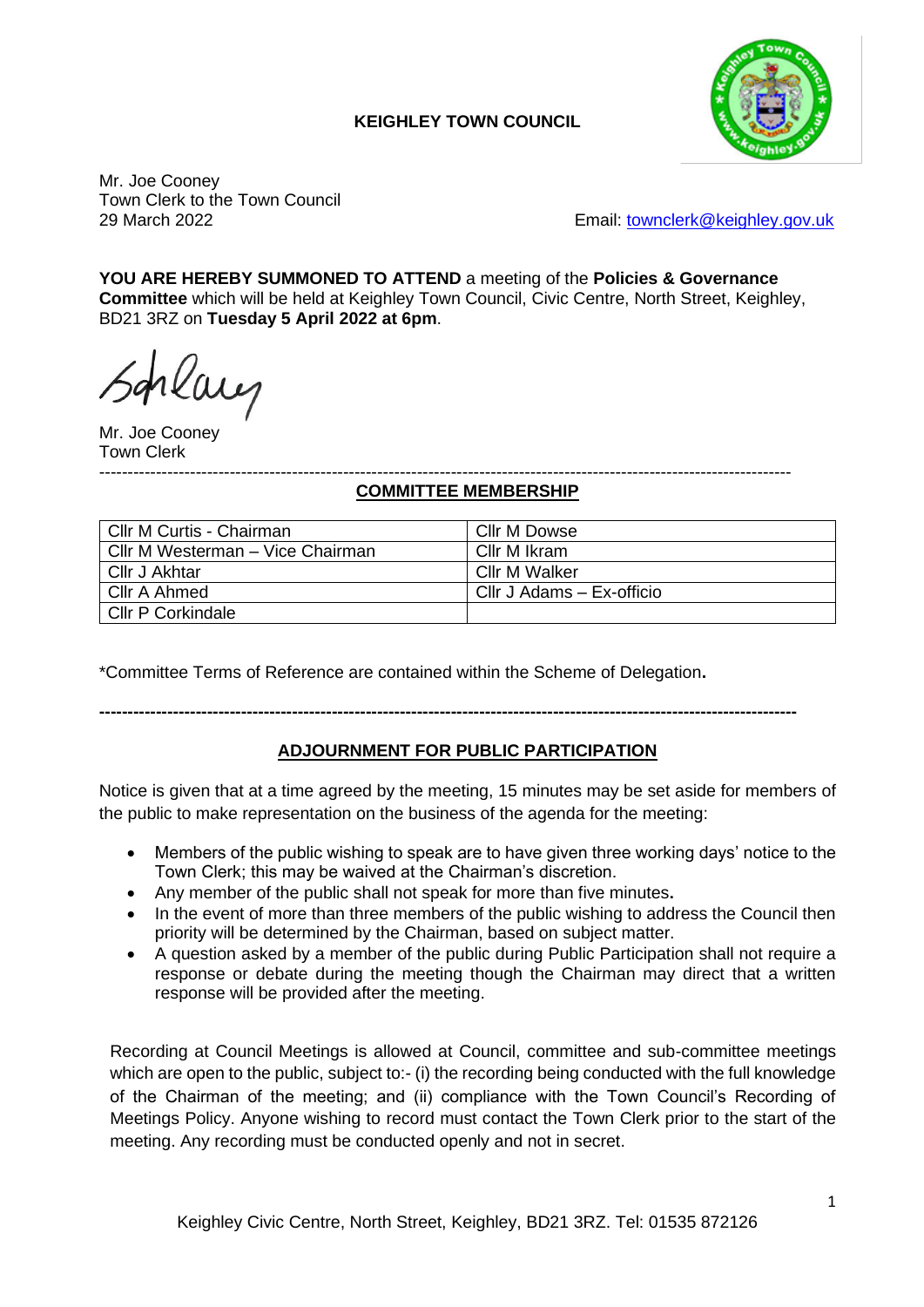### **AGENDA**

### **1. Welcome & Introduction**

Members are reminded to consult the Standing Orders regarding conduct at meetings. Member's attention is particularly drawn to Standing Order 1.

### **2. Apologies for absence**

Members are asked to receive apologies of absence for this meeting.

#### **3. Declarations of Interest**

 To receive declarations of interest under consideration on this agenda in accordance with the Localism Act 2011 s32 and the relevant Authorities (Disclosable Pecuniary Interests) Regulations 2012.

 Members are reminded that should you declare a pecuniary interest at a meeting, it is your responsibility to inform the Monitoring Officer.

- i) Declarations of Interest from Members
- ii) Declarations of Interest from Officers

#### **4. Public Question Time and Participation**

 Members of the public are advised that they are welcome to ask questions about items on the Agenda. It is not always possible to give a verbal response at the meeting and questions may receive a written reply. No resolution can be made under this item.

 Questions should relate to matters of Town Council policy or practice and not relate to the individual affairs of either the questioner or any other named person.

#### **5. Minutes – For Decision**

Members are asked to approve the minutes of the meeting of the Policies & Governance Meeting held Tuesday 1 March 2022.

*Copy attached*

### **6. Progress Update – For Noting**

To receive the progress report following the last meeting held Tuesday 1 March 2022.

*Copy attached*

#### **7. Town Plan Update – For Noting**

To consider the attached report from the Assistant Town Clerk/CDO on the Town Plan objectives the Policies & Governance Committee is responsible for.

*Copy attached*